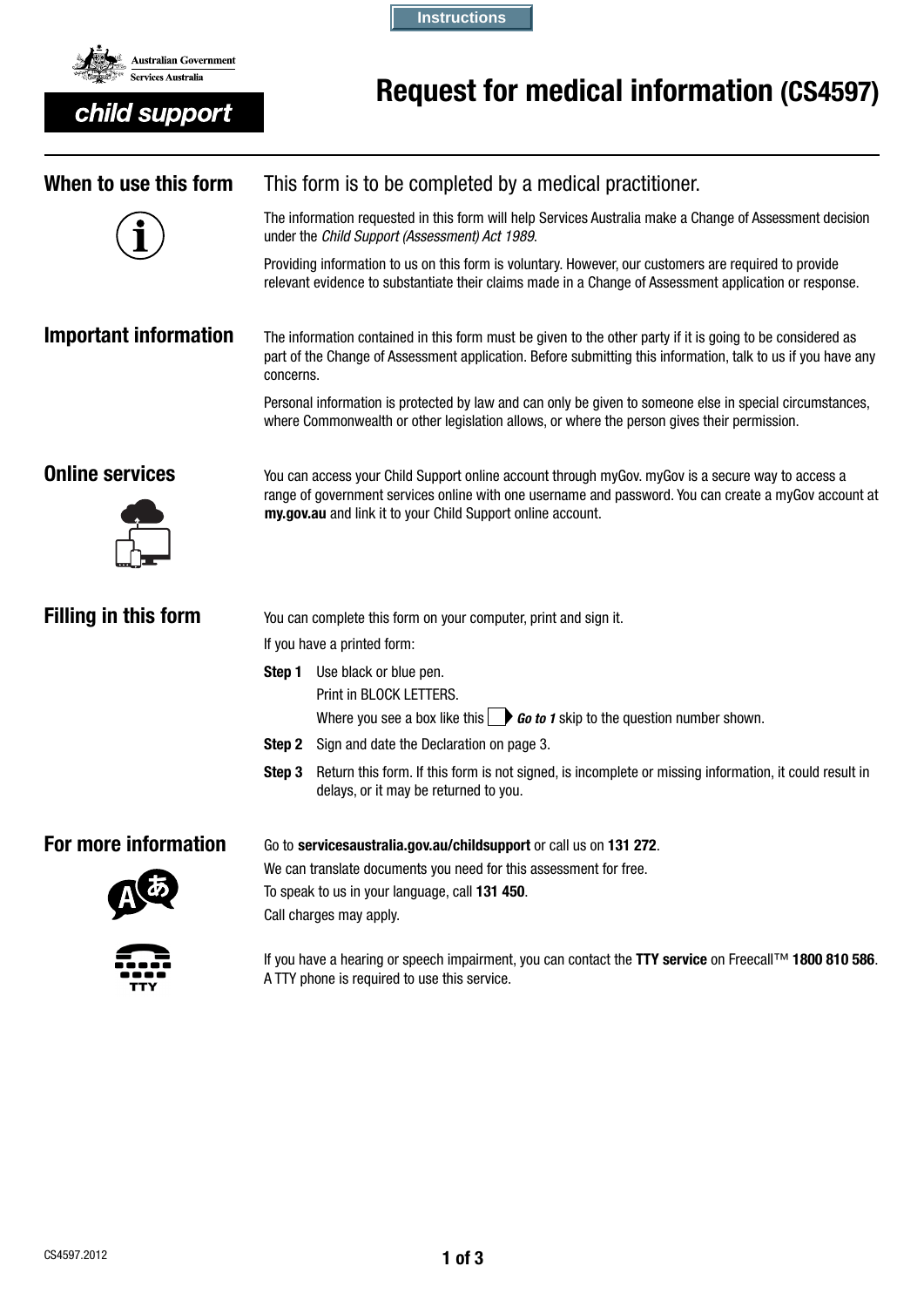|             | <b>Patient's details</b>                                                             | 6 | Can the patient perform any other work?                                                                                                                    |
|-------------|--------------------------------------------------------------------------------------|---|------------------------------------------------------------------------------------------------------------------------------------------------------------|
|             |                                                                                      |   | No $\Box$ Go to next question                                                                                                                              |
| 1           | Patient's name<br>Mrs<br><b>Miss</b><br>Ms<br>Mr<br><b>Other</b>                     |   | $\rightarrow$ Give details below about what other type of work is<br>Yes<br>possible and the approximate number of hours they<br>would be able to work     |
|             | Family name                                                                          |   |                                                                                                                                                            |
|             | First given name                                                                     |   |                                                                                                                                                            |
|             |                                                                                      |   |                                                                                                                                                            |
|             | Second given name                                                                    |   |                                                                                                                                                            |
| $\mathbf 2$ | Patient's date of birth                                                              |   | If you need more space, provide a separate sheet with details.                                                                                             |
|             | $\prime$                                                                             | 7 | Are there likely to be long-term limitations on the patient's<br>ability to work full time in future?                                                      |
| 3           | Date you examined the patient                                                        |   | $\bigcup$ Go to 9<br>No                                                                                                                                    |
|             |                                                                                      |   | $\Box$ Give details below (for example patient cannot work<br>Yes I<br>more than 3 hours a day because they are unable to<br>sit for long periods of time) |
| 4           | Does the patient have a medical condition which affects their                        |   |                                                                                                                                                            |
|             | ability to perform their usual work?<br>$\bigcup$ Go to 9<br>No <sub>1</sub>         |   |                                                                                                                                                            |
|             | $\blacktriangleright$ Give details below (for example inability to lift heavy<br>Yes |   |                                                                                                                                                            |
|             | weights, unable to sit for extended periods, poor<br>concentration)                  |   |                                                                                                                                                            |
|             |                                                                                      |   |                                                                                                                                                            |
|             |                                                                                      |   |                                                                                                                                                            |
|             |                                                                                      |   | If you need more space, provide a separate sheet with details.                                                                                             |
|             |                                                                                      | 8 | How long are these limitations likely to last?                                                                                                             |
|             |                                                                                      |   | <b>Tick one only</b>                                                                                                                                       |
|             |                                                                                      |   | Less than 3 months<br>3-6 months                                                                                                                           |
|             |                                                                                      |   | 7-12 months                                                                                                                                                |
|             |                                                                                      |   | $1-2$ years                                                                                                                                                |
|             |                                                                                      |   | more than 2 years                                                                                                                                          |
|             |                                                                                      |   | Provide additional information, if relevant                                                                                                                |
|             |                                                                                      |   |                                                                                                                                                            |
|             | If you need more space, provide a separate sheet with details.                       |   |                                                                                                                                                            |
| 5           | In your opinion as a medical practitioner, what period is/was                        |   |                                                                                                                                                            |
|             | the patient unfit for work?                                                          |   |                                                                                                                                                            |
|             | to                                                                                   |   |                                                                                                                                                            |
|             |                                                                                      |   | If you need more space, provide a separate sheet with details.                                                                                             |
|             |                                                                                      |   |                                                                                                                                                            |